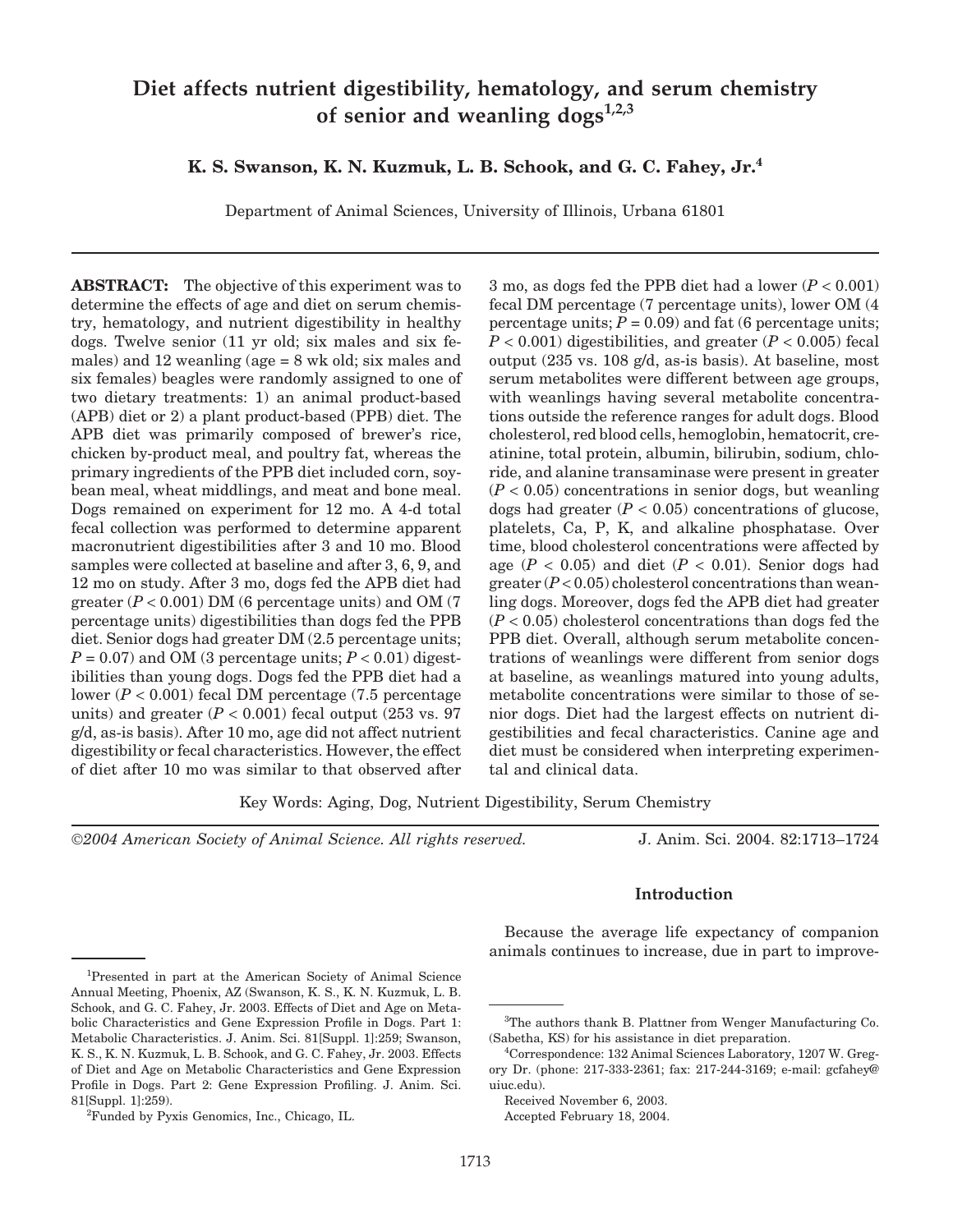ments in veterinary care and diet quality, identifying physiological changes that alter the nutritional needs of the aged animal are of interest. Although body size is a factor when classifying dog life stage (large breeds are considered to be older at a younger chronological age), most are considered to be "old" once they reach 7 to 10 yr of age (Goldston, 1989; Hayek, 1998). By identifying changes in serum metabolites, hematology, and digestive efficiency of aged dogs, researchers may be able to formulate diets that are more appropriate for this life stage. Conversely, the weanling population also has unique physiological characteristics and nutritional needs. Per unit of BW, growing puppies (<6 mo old) require approximately twice the caloric intake of adult dogs (Case et al., 2000). To account for new muscle and bone growth, greater protein (22 vs. 18%), Ca (1.0 vs.  $0.6\%$ ), and  $P(0.8 \text{ vs. } 0.5\%)$  concentrations are recommended for growing puppies than for adults (AAFCO, 2003).

Although "normal" serum metabolite and hematology values have been identified for healthy adult dogs, these guidelines may not be appropriate for evaluating the health of weanling or aged animals. Several groups have reported the effects of age on canine serum chemistry and hematology (Kaspar and Norris, 1977; Fukuda et al., 1989; Lowseth et al., 1990), but few have monitored changes over the first year of life. In addition, the effect of diet on serum metabolites in dogs often has been ignored.

Decreased digestive efficiency has been reported in elderly cats (Taylor et al., 1995) and humans (Pelz et al., 1968); however, limited published evidence exists to support such an effect in dogs. In contrast, Sheffy et al. (1985) reported an increased digestive efficiency in senior dogs, but others have observed no effect of age (Taylor et al., 1995). Little has been published on nutrient digestibility by dogs less than 1 yr of age. Therefore, our objective was to evaluate the effects of diet on serum chemistry, hematology, and apparent nutrient digestibility by young and senior dogs.

## **Materials and Methods**

### *Animals and Diets*

Senior (average age =  $11.1 \pm 0.6$  yr; six males and six females) and weanling (8 wk old; six males and six females) beagles (Marshall Farms USA, Inc., North Rose, NY) were used in this experiment. Three of each gender and age were randomly assigned to one of two dietary treatments prepared by Wenger Manufacturing Co. (Sabetha, KS). The animal product-based (**APB**) diet was primarily composed of highly digestible, animal-derived ingredients and formulated to exceed the CP and fat recommendations for growth and reproduction provided by the Association of American Feed Control Officials (**AAFCO**) (AAFCO, 2003; 30% CP and 20% fat; Table 1). The plant product-based (**PPB**) diet was primarily composed of plant-derived ingredients and

**Table 1.** Ingredient and chemical composition of the plant product-based (APB) and animal product-based (PPB) diets fed to weanling and senior dogs $a,b$ 

| Ingredient                  | APB, $%$<br>(as-fed basis) | PPB, $%$<br>(as-fed basis) |
|-----------------------------|----------------------------|----------------------------|
| Corn                        |                            | 45.00                      |
| Brewer's rice               | 44.23                      |                            |
| Chicken by-product meal     | 32.91                      |                            |
| Soybean meal                |                            | 19.96                      |
| Poultry fat                 | 14.99                      | 3.97                       |
| Wheat middlings             |                            | 13.20                      |
| Meat and bone meal          |                            | 10.00                      |
| Beet pulp                   | 4.00                       | 4.00                       |
| Dehydrated egg              | 2.20                       | 2.20                       |
| Sodium chloride             | 0.65                       | 0.65                       |
| Potassium chloride          | 0.65                       | 0.65                       |
| Choline chloride            | 0.13                       | 0.13                       |
| Vitamin premix <sup>c</sup> | 0.12                       | 0.12                       |
| Mineral premix <sup>c</sup> | 0.12                       | 0.12                       |
| Analyzed composition        |                            |                            |
| Dry matter, $%$             | 93.8                       | 94.3                       |
|                             | % of DM                    |                            |
| Organic matter              | 92.8                       | 92.3                       |
| Ash                         | 7.2                        | 7.7                        |
| Crude protein               | 28.0                       | 25.5                       |
| Acid hydrolyzed fat         | 22.6                       | 11.2                       |
| Total dietary fiber         | 4.8                        | 15.2                       |
| Gross energy, kJ/g          | 22.51                      | 19.87                      |

a Provided per kilogram of APB diet: choline, 2,654 mg; vitamin A, 15,200 IU; vitamin D3, 900 IU; vitamin E, 62.5 IU; vitamin K, 0.6 mg; thiamin, 13.1 mg; riboflavin, 14.0 mg; pantothenic acid, 25.3 mg; niacin, 70.0 mg; pyridoxine, 13.56 mg; biotin, 0.11 mg; folic acid, 949  $\mu$ g; vitamin B<sub>12</sub>, 129  $\mu$ g; manganese (as MnSO<sub>4</sub>), 19.6 mg; iron (as  $FeSO<sub>4</sub>$ ), 253.9 mg; copper (as  $CuSO<sub>4</sub>$ ), 17.8 mg; cobalt (as  $CoSO<sub>4</sub>$ ), 2.4 mg; zinc (as  $ZnSO<sub>4</sub>$ ), 166.9 mg; iodine (as KI), 6.3 mg; and selenium  $(as Na<sub>2</sub>SeO<sub>3</sub>)$ , 0.32 mg.

Provided per kilogram of PPB diet: choline, 2,457 mg; vitamin A, 16,300 IU; vitamin D3, 900 IU; vitamin E, 74.1 IU; vitamin K, 1.2 mg; thiamin, 14.4 mg; riboflavin, 11.5 mg; pantothenic acid, 23.9 mg; niacin, 79.3 mg; pyridoxine, 15.8 mg; biotin, 0.24 mg; folic acid, 1,024  $\mu$ g; vitamin B<sub>12</sub>, 33.3  $\mu$ g; manganese (as MnSO<sub>4</sub>), 24.0 mg; iron (as  $FeSO<sub>4</sub>$ ), 214.6 mg; copper (as  $CuSO<sub>4</sub>$ ), 23.1 mg; cobalt (as  $CoSO<sub>4</sub>$ ), 2.4 mg; zinc (as  $ZnSO<sub>4</sub>$ ), 144.3 mg; iodine (as KI), 24.0 mg; and selenium  $(as Na<sub>2</sub>SeO<sub>3</sub>), 0.27 mg.$ 

Trouw Nutrition USA, LLC, Highland, IL.

was formulated to meet CP and fat recommendations for growth and reproduction provided by AAFCO (2003; 22% CP and 8% fat; Table 1). The exception was the inclusion of meat and bone meal (10% of diet). Both diets were formulated to meet all other nutrient requirements for growth and reproduction according to AAFCO (2003). The amount of food initially offered was calculated by using standard equations to determine energy requirements of active adult dogs (ME requirement, kcal =  $132 \times BW_{kg}^{0.67}$  and small breed puppies (ME requirement, kcal =  $375 \times BW_{kg}^{0.67}$ ) (Case et al., 2000). The amount of food offered was adjusted to maintain initial BW in seniors and to allow ad libitum access in weanlings throughout the experiment. Because Atwater factors tend to overestimate ME values of most pet foods (Case et al., 2000), modified Atwater factors (3.5, 3.5, and 8.5 kcal/g of protein, carbohydrate, and fat, respectively) were used to estimate ME content of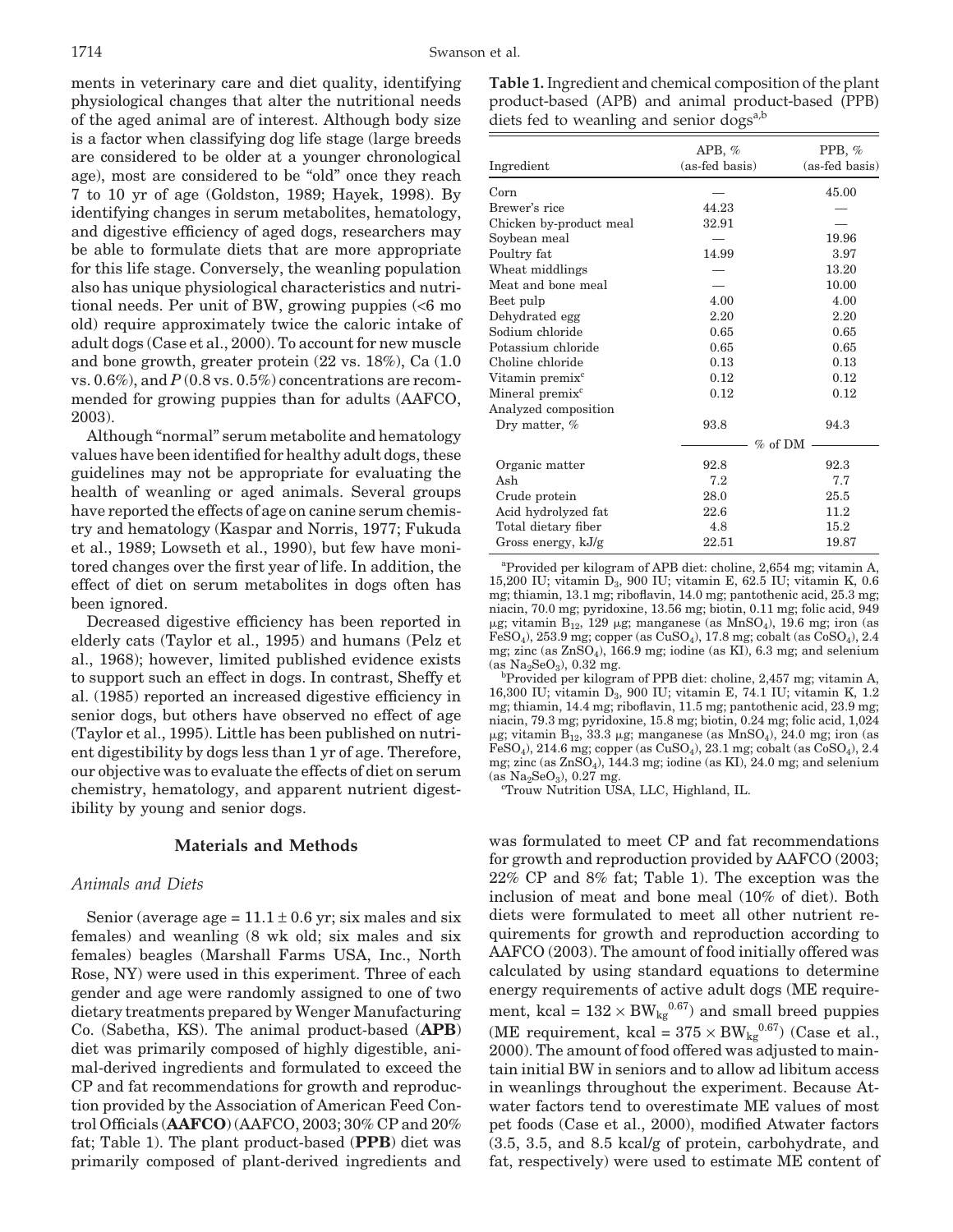each diet and to determine the initial food offered. Using the modified Atwater factors, the APB and PPB diets were estimated to contain 4.21 and 3.26 kcal ME/g, respectively. Food refusals were weighed daily and food intake calculated. Senior dogs were weighed at baseline and every 4 wk of the experiment. Young dogs were weighed at baseline, every week during the first month on study, and monthly thereafter to ensure normal growth for this breed. Dogs were housed individually in kennels  $(1.1 \times 0.9 \text{ m})$  in temperature-controlled rooms with a 12-h light:12-h dark cycle at the Edward R. Madigan Laboratory on the University of Illinois campus (Urbana). The University of Illinois Campus Laboratory Animal Care Advisory Committee approved all animal care procedures prior to initiation of the experiment.

#### *Sample Collection and Handling*

Blood samples from 12-h fasted dogs were collected via jugular puncture at baseline and after 3, 6, 9, and 12 mo on study. At each collection time, 4 mL were collected into a nonheparinized, evacuated tube for use in determination of serum metabolite profile. Another 3 mL of blood was collected into an evacuated tube containing EDTA to measure red blood cell, hemoglobin, hematocrit, and platelet concentrations. A 4-d total fecal collection was performed for the measurement of apparent macronutrient digestibility after 3 (during the rapid-growth phase of young dogs) and 10 mo (young dogs were considered young adults) on the experiment. During the fecal collection phase, total feces were removed from the floor of the pen, weighed, composited, and frozen at −20 C until laboratory analyses. Diet and fecal samples were dried at 55 C in a forced-air oven. After drying, samples were ground through a 2-mm screen in a Wiley mill (model 4, Thomas Scientific, Swedesboro, NJ).

#### *Chemical Analyses*

Diet and fecal samples were analyzed for DM and ash using AOAC (1984) methods. Organic matter was calculated by subtracting ash concentration from DM. Crude protein was determined from Leco total N values according to AOAC (1995) methods. Total lipid content was determined by acid hydrolysis followed by ether extraction according to AACC (1983) and Budde (1952). Total dietary fiber (**TDF**) concentration was determined according to Prosky et al. (1984, 1992).

Blood concentrations of red blood cells, hemoglobin, hematocrit, and platelets were determined using a Cell-Dyn 3500 hematology analyzer (Abbott Laboratories, Abbott Park, IL). Serum metabolite concentrations were determined using a Hitachi 911 clinical chemistry analyzer (Roche Diagnostics, Indianapolis, IN).

### *Statistical Analyses*

 $A$  2 × 2  $\times$  2 factorial arrangement of treatments (age, diet, and gender) in a completely randomized design



**Figure 1**. Growth data for weanling male dogs consuming a plant product-based diet  $(-\blacksquare-)$ , weanling male dogs consuming an animal product-based (APB) diet  $(-1 - 1)$ , weanling female dogs consuming a plant product-based (PPB) diet  $(-\triangle -)$ , and weanling female dogs consuming an animal product-based diet  $(-\Delta - \cdot)$  (n = 3/treatment). Males grew at a faster  $(P = 0.006;$  pooled SEM = 0.41) rate than females. Dogs on the PPB diet tended to grow at a faster  $(P = 0.06)$  rate than dogs fed the APB diet.

was utilized in this experiment. Nutrient digestibility data were analyzed using the PROC GLM procedure of SAS (SAS Inst., Inc., Cary, NC). Data generated from blood samples were analyzed at baseline and over time (differences from baseline) using the PROC GLM and PROC MIXED procedures of SAS, respectively. Because variance changed over time, the autoregressive heterogeneous variances model was determined to be the most appropriate and was used for the analyses over time. A probability of *P* < 0.05 was accepted as being statistically significant, and  $P < 0.10$  was indicative of trends.

## **Results and Discussion**

# *Growth*

Growth data were collected to monitor normal growth of weanling animals over the course of the experiment. As expected, males grew at a faster  $(P = 0.006)$  rate than did females, regardless of diet (Figure 1). In addition, dogs consuming the PPB diet tended to grow at a faster  $(P = 0.06)$  rate than did dogs fed the APB diet. Although statistical differences in growth due to diet were detected, all weanlings were healthy throughout the experiment and grew at a rate that was expected for this breed. Because both diets were balanced to meet all nutrient recommendations and were fed ad libitum, differences in growth were not expected. Although a statistical difference due to diet was detected, it is of little biological significance in this case. In fact, this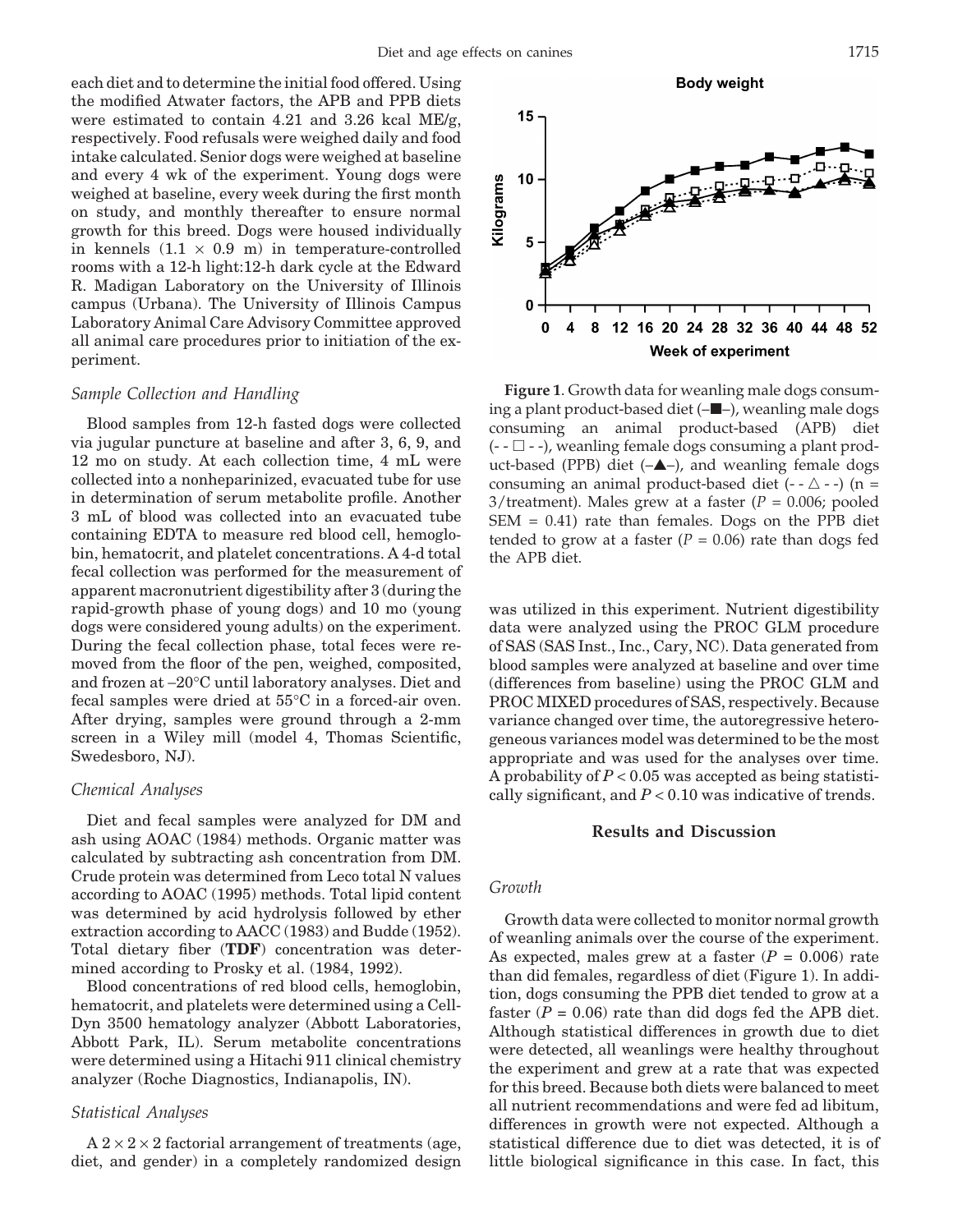**Table 2.** Baseline serum metabolites and hematology of weanling and senior dogs

| Item <sup>a</sup>                       | Reference range <sup>b</sup> | Senior dog | Weanling dog | Pooled<br>${\rm SEM}$ |
|-----------------------------------------|------------------------------|------------|--------------|-----------------------|
| Cholesterol, mg/dL**                    | 109 to 315                   | 208.25     | 140.08       | 9.60                  |
| Fasting glucose, mg/dL**                | 65 to 127                    | 92.75      | 130.83       | 5.94                  |
| Red blood cells, $10^6/\mu L^{***}$     | 5.5 to 8.5                   | 6.26       | 5.27         | 0.13                  |
| Hemoglobin, g/dL**                      | $12$ to $18$                 | 14.54      | 11.69        | 0.33                  |
| Hematocrit, %**                         | 37 to 52                     | 40.83      | 35.63        | 0.96                  |
| Platelets, $10^3/\mu L^*$               | 200 to 900                   | 383.42     | 516.25       | 27.28                 |
| Creatinine, $mg/dL^{**}$                | $0.5 \text{ to } 1.6$        | 0.47       | 0.26         | 0.03                  |
| Blood urea nitrogen, mg/dL              | 7.0 to 31.0                  | 12.68      | 13.46        | 0.77                  |
| Total protein, g/dL <sup>**</sup>       | 5.4 to 8.0                   | 6.99       | 4.68         | 0.12                  |
| Albumin, g/dL**                         | 2.1 to 4.3                   | 3.37       | 3.02         | 0.05                  |
| Bilirubin, mg/dL*                       | $0.08 \text{ to } 0.5$       | 0.18       | 0.12         | 0.01                  |
| Calcium, $mg/dL**$                      | 7.9 to 11.5                  | 10.50      | 11.66        | 0.09                  |
| Phosphorus, mg/dL**                     | 2.4 to 6.5                   | 3.73       | 8.95         | 0.22                  |
| Sodium, mEq/L*                          | 141 to 161                   | 145.08     | 142.75       | 0.58                  |
| Potassium, mEq/L**                      | 3.9 to 5.7                   | 4.41       | 5.53         | 0.08                  |
| Chloride, mEq/L*                        | 104 to 125                   | 106.83     | 103.75       | 0.62                  |
| Alanine transaminase, U/L*              | 17 to 87                     | 40.42      | 30.33        | 3.04                  |
| Alkaline phosphatase, U/L <sup>**</sup> | 12 to 110                    | 56.08      | 271.67       | 20.77                 |
| c-Alkaline phosphatase, U/L             | $0$ to $40$                  | 11.08      | 9.01         | 1.43                  |
| $\gamma$ -Glutamyltranspeptidase, U/L   | 1 to 11                      | 5.00       | 3.83         | 0.55                  |

<sup>a</sup>Significant effect of age:  $P < 0.05$ ;  $*P < 0.001$ .

<sup>b</sup>Reference ranges used at the Laboratory of Veterinary Diagnostic Medicine, University of Illinois.

difference was likely due to genotype rather than nutritional regimen. Because weanlings were randomly assigned to treatment, two "large-framed" pups (1 male, 1 female) were allotted to the PPB diet. Because expected adult size of these pups was not known at baseline and because baseline BW was not different between groups, random assignment appeared to be the most appropriate. With the low number of animals per group, however, this allotment was enough to create the appearance that the PPB diet resulted in enhanced growth.

# *Serum Chemistry and Hematology*

As previous reports have demonstrated (Kaspar and Norris, 1977; Fukuda et al., 1989; Lowseth et al., 1990; Strasser et al., 1993), most baseline serum chemistry and hematology measurements were affected by age (Table 2). The effect of age was primarily due to metabolite concentrations of weanlings. This finding is in agreement with Andersen and Schalm (1970), who reported that it takes up to 12 mo for hematological values and serum metabolite concentrations to be similar to those of adult dogs. With the exception of creatinine concentrations that were slightly lower than normal, all baseline measurements taken from senior dogs were within the reference range for dogs (Laboratory of Veterinary Diagnostic Medicine, University of Illinois, Urbana). However, baseline concentrations of fasting glucose, Ca, P, and alkaline phosphatase (**ALP**) from weanling puppies were above the normal range for dogs. Three isozymes of ALP are known to exist in canine serum, including bone ALP (**BALP**), liver ALP, and corticosteroid-induced ALP (**CALP**) (Hoffman and Dorner, 1975). Analysis of serum ALP is an established

diagnostic assessment tool of bone and liver diseases (Saini and Saini, 1978). Although early methods had difficulty differentiating these isozymes, methods with high accuracy, such as polyacrylamide gel disk electrophoresis, are now available (Itoh et al., 2002). Because isozyme profiles will vary depending on the diseases (or normal growth), differentiation of individual ALP isozymes is very important for diagnostic purposes. High concentrations of ALP and P in weanlings of the current experiment are not surprising, as they are known to be high in young dogs due to normal bone growth (Kaspar and Norris, 1977; Koscinczuk et al., 1989). Total ALP concentrations of young dogs measured in the current experiment (100 to 300 U/L during first 6 mo) are similar to those of young dogs of other experiments (175 U/L, Syakalima et al., 1997; 187 U/ L, Itoh et al., 2002). Because of rapid bone growth, concentrations of Ca also are often elevated slightly in young growing dogs (Hedhammar, 1996). Although stress hormones were not measured in this experiment, the high fasting blood glucose concentrations observed in the weanling population may have been due to the stress induced from the act of sampling blood. Stressinduced hyperglycemia has been demonstrated in humans (Sherwin et al., 1980) and often occurs in cats (Plier et al., 1998).

Baseline red blood cell (**RBC**), hemoglobin, hematocrit, creatinine, and total protein concentrations in weanling puppies were lower than what is considered "normal" in dogs. Strasser et al. (1993) reported similar findings, with lower hemoglobin and hematocrit concentrations  $(P < 0.05)$  in young  $(0.5 \text{ to } 5 \text{ yr old})$  vs. senior (6 to 13.5 yr old) dogs. Moreover, Vajdovich et al. (1997) reported lower  $(P < 0.05)$  hemoglobin  $(13.0 \text{ vs. } 14.9 \text{ g})$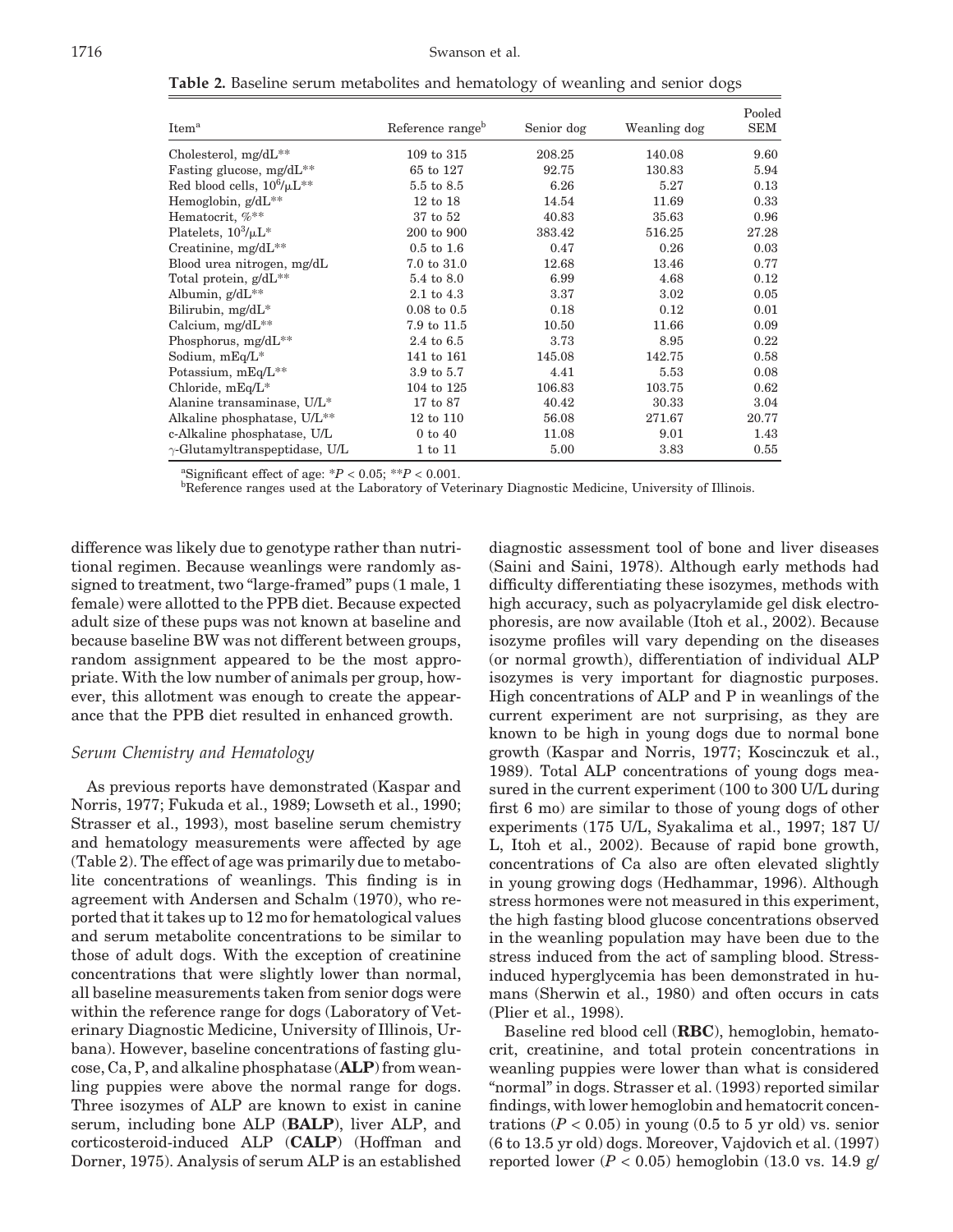dL) and total protein  $(54.5 \text{ vs. } 60.0 \text{ g/L})$  concentrations in young (<1 yr old) vs. old (>9 yr old) dogs. Red blood cell (5.9 vs. 6.3 cells,  $10^6/\mu L$ ) and creatinine (48.8 vs.  $60.2 \mu$  mol/L) concentrations were numerically, but not statistically, lower in young vs. old dogs in that experiment (Vajdovich et al., 1997). Low RBC and hemoglobin concentrations are common in young dogs because RBC lifespan is shorter in young dogs and young RBC contain less hemoglobin than old RBC (Bush, 1991). Creatinine, a by-product of normal muscle metabolism, is often present in low concentrations in the young simply because of low muscle mass (Wassner et al., 1977). Because several protein-containing metabolites were present in low concentrations in the weanling population, it was not surprising that total protein concentrations also were low.

Several constituents within the reference range for dogs were different between the age groups at baseline. Similar to results reported by Sheffy et al. (1985), blood cholesterol concentrations were greater in senior dogs compared with young dogs (Figure 2). Although age has been shown to have an effect on blood cholesterol in several species, it has not always been a significant finding in canine experiments (Lowseth et al., 1990; Barrie et al., 1993). Discrepancies between studies may be due to several factors, including genetic background and diet, body condition score, and age of dogs tested.

Although several components were not within the reference range for weanlings at baseline, 3-mo glucose, RBC, hemoglobin, hematocrit, and 6-mo creatinine, total protein, and P were within the reference range (Figures 2 to 5). The exception was ALP, which did not fall within the reference range until after dogs had been on experiment 9 mo. Serum ALP has been reported to be very high in young dogs and to decrease slowly with age as bone growth slows (Kaspar and Norris, 1977; Van Hoof et al., 1990; Itoh et al., 2002).

Blood cholesterol was one of only a few serum metabolites that was affected by diet over time, with dogs consuming the APB diet having greater  $(P = 0.003)$ blood cholesterol concentrations than dogs consuming the PPB diet (Figure 2a). These results agree with Julian et al. (1984), who observed greater (*P* < 0.05) blood cholesterol concentrations in dogs consuming high concentrations of cholesterol and/or saturated fat. Increased intake of soluble, viscous fibers has been shown to decrease cholesterol concentrations in some animal experiments. For example, guar gum supplementation (7.5%) has been shown to decrease  $(P < 0.05)$  blood cholesterol concentrations due to increased  $(P < 0.05)$ bile acid flux and fecal excretion in rats (Moundras et al., 1997). Blood cholesterol concentrations in dogs consuming the PPB diet were much lower than for the dogs fed the APB diet throughout the experiment, but did not decrease from baseline. Although TDF concentrations were much higher in the PPB diet (15%) vs. the APB diet (5%), it likely did not contain enough soluble, viscous fiber to decrease blood cholesterol concentrations. Dietary fiber (high) and saturated fat (low)



**Figure 2**. Blood cholesterol (a) and fasting blood glucose (b) concentrations of senior dogs consuming an animal product-based diet  $(-\blacksquare-)$ , senior dogs consuming a plant product-based diet  $(-\Box - \Box)$ , weanling dogs consuming an animal product-based diet  $(-\triangle)$ , and weanling dogs consuming a plant product-based diet  $(-\Delta - \Delta - \Delta)$  at baseline and after 3, 6, 9, and 12 mo on experiment (n = 6/treatment). Over time, cholesterol concentrations were affected by diet  $(P = 0.003)$  and age  $(P = 0.03)$ ; pooled SEM = 17.76), whereas fasting blood glucose was affected by age only  $(P = 0.003;$  pooled SEM = 5.49).

concentrations of the PPB diet were likely responsible for the lack of increased cholesterol concentrations that were observed in dogs fed the APB diet.

Diet had a minor effect on serum metabolites, but age affected concentrations of most metabolites measured. However, the significant effect of age was primarily due to the changes observed in the young dog population (concentrations approached those of senior dogs) as they matured into young adults. Most serum metabolite concentrations of the young adults (weanling dogs at 12 mo) were similar to those of senior dogs. In general, serum metabolite and hematology measurements in senior dogs remained fairly stable and within the refer-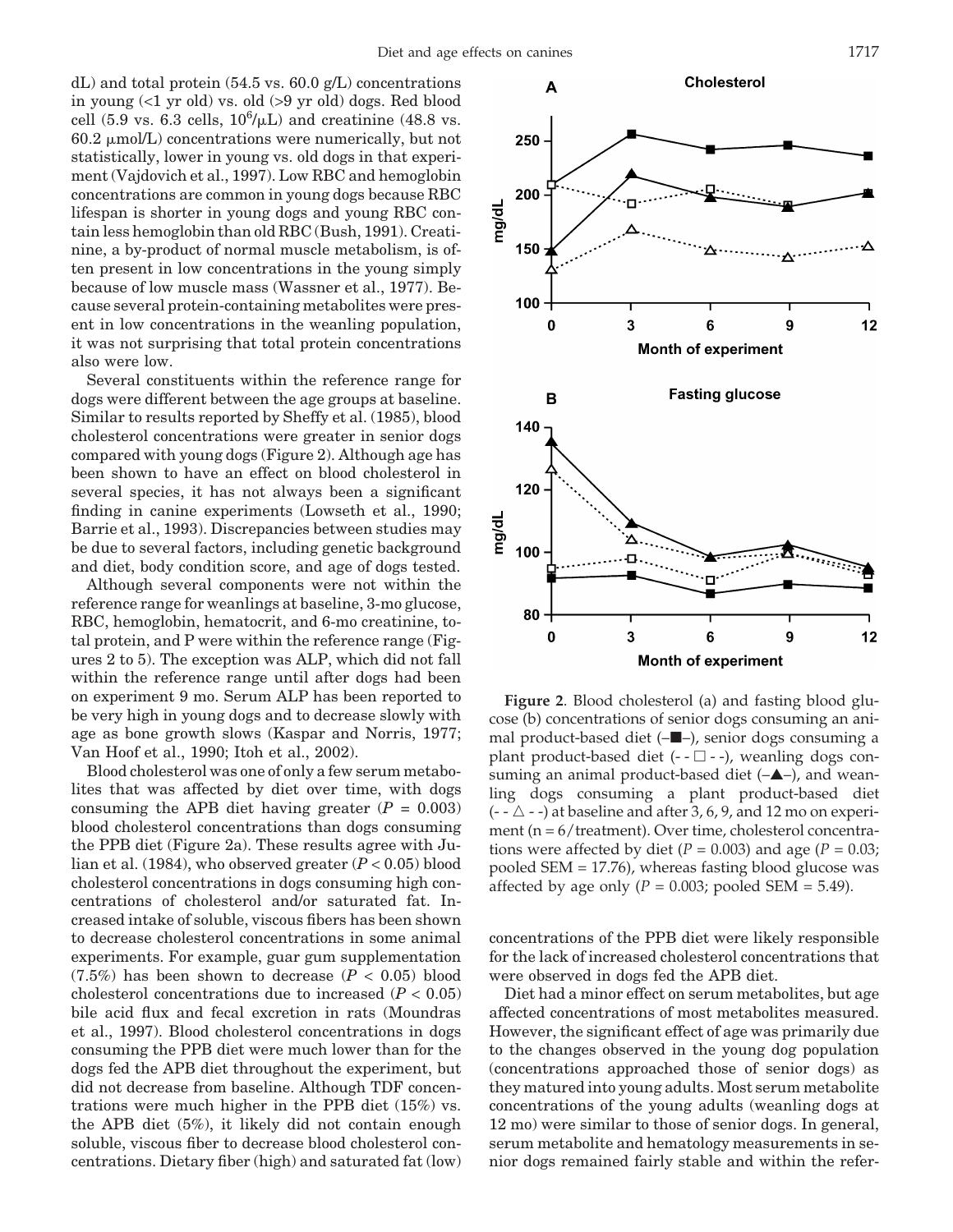

**Figure 3**. Red blood cell (a), hemoglobin (b), hematocrit (c), platelet (d), creatinine (e), blood urea nitrogen (f), total protein (g), albumin (h), and bilirubin (i) concentrations of senior dogs consuming an animal product-based diet  $(-\blacksquare)$ , senior dogs consuming a plant product-based diet  $(-\square - \square)$ , weanling dogs consuming an animal productbased diet  $(-\triangle)$ , and weanling dogs consuming a plant product-based diet  $(-\triangle)$  -  $\triangle$  -  $\triangle$  at baseline and after 3, 6, 9, and 12 mo on experiment (n = 6/treatment). Over time, age had a significant effect on concentrations (difference from baseline) of red blood cells (*P* < 0.001; pooled SEM = 0.26), hemoglobin (*P* < 0.001; pooled SEM = 0.63), creatinine (*P* < 0.001; pooled SEM = 0.04), total protein (*P* < 0.001; pooled SEM = 0.14), platelets (*P* < 0.001; pooled SEM = 43.58), albumin (*P* < 0.001; pooled SEM = 0.09), and bilirubin (*P* < 0.05; pooled SEM = 0.03). Age also affected hematocrit percent ( $P < 0.001$ ; pooled SEM = 1.83) and tended to influence blood urea nitrogen concentrations ( $P = 0.10$ ; pooled SEM = 1.06). Albumin concentrations also were affected by diet  $(P < 0.01)$ .

ence range throughout the experiment. Exceptions included alanine transaminase (**ALT**), ALP, and CALP, which increased over time in senior dogs (Figure 5). Alanine transaminase concentrations were greater (*P* < 0.05) at baseline in senior dogs and continued to increase over time (near or above the reference range) compared with young dogs. Alanine transaminase is virtually liver specific, but is also present in muscle, kidneys, and erythrocytes (Fraser et al., 1991). Although elevated serum levels of ALT are often signs of hepatic injury or disease, these levels must be interpreted in conjunction with other clinical signs.

Alkaline phosphatase and CALP, the isoenzyme unique to dogs, were influenced by both age and diet over time. High ALP concentrations (most likely due to high BALP) of young dogs approached those of senior dogs as dogs matured, a relationship observed in other experiments (Syakalima et al., 1997; Itoh et al., 2002). As ALP concentrations of senior dogs consuming the PPB diet remained stable, the ALP of senior dogs consuming the APB diet continued to increase over time. The increase observed in total ALP concentrations in senior dogs consuming the APB diet appeared to be primarily due to the increase in CALP, which dramatically increased over time and ended up out of the reference range after 12 mo on experiment. Other researchers also have reported greater serum CALP levels in old dogs compared to young dogs and middle age dogs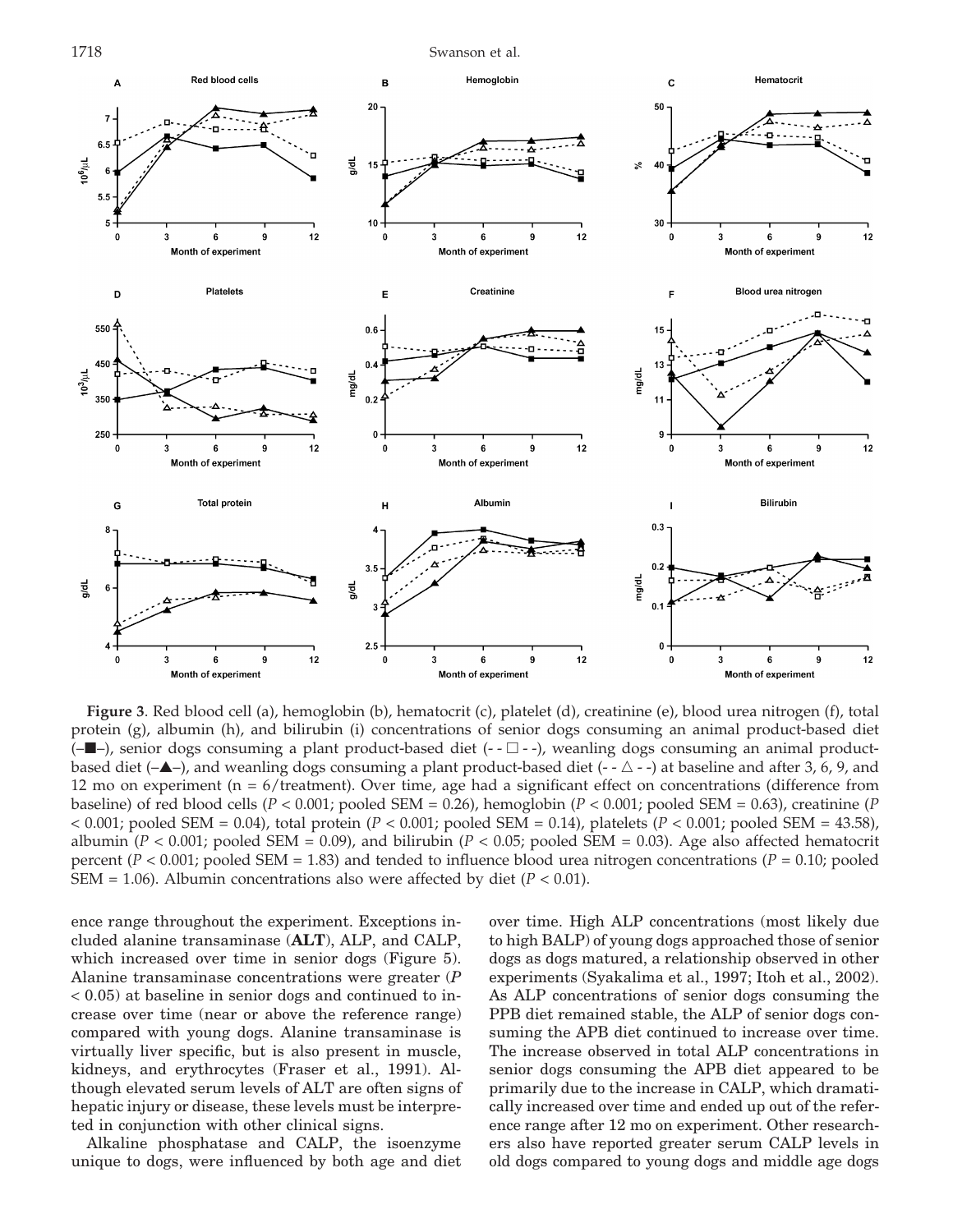

**Figure 4**. Blood Ca (a), P (b), Na (c), K (d), and Cl (e) concentrations of senior dogs consuming an animal productbased diet ( $-\blacksquare$ ), senior dogs consuming a plant product-based diet (-  $-\square$  --), weanling dogs consuming an animal product-based diet  $(-\triangle)$ , and weanling dogs consuming a plant product-based diet  $(-\triangle)$  -) at baseline and after 3, 6, 9, and 12 mo on experiment ( $n = 6$ /treatment). Over time, age affected ( $P < 0.001$ ) concentrations (difference from baseline) of Ca (pooled SEM = 0.18), P (pooled SEM = 0.29), K (pooled SEM = 0.14), and Cl (pooled SEM = 1.08). Blood Ca concentrations also were affected by diet ( $P < 0.05$ ). Pooled SEM of Na = 1.20.

(Syakalima et al., 1997; Itoh et al., 2002). In one report, the proportion of CALP in young (6 d to 1 yr old; 12% of total ALP) and middle-aged (1 to 7 yr old; 11% of total ALP) dogs was much lower than that of old  $>7$ yr old; 27% of total ALP) dogs (Syakalima et al., 1997). Itoh et al. (2002) also reported a disparity in CALP proportion among age groups, with young (<1 yr old), middle-aged (1 to 7 yr old), and old dogs (>7 yr old) having 1.5, 2.5, and 25.6% of total ALP as the CALP isoenzyme. Although the general appearance of the senior dog population did not decline throughout the experiment, the increased enzyme concentrations (e.g., ALT, CALP) suggest damage to or abnormal metabolic activity in the liver or, in the case of CALP, increased production of stress hormones by the body.

Although cortisol was not measured in the current experiment, concentrations of CALP suggest changes in its secretion over the course of the experiment in old dogs fed the APB diet. Greater serum concentrations of cortisol, the primary glucocorticoid secreted by the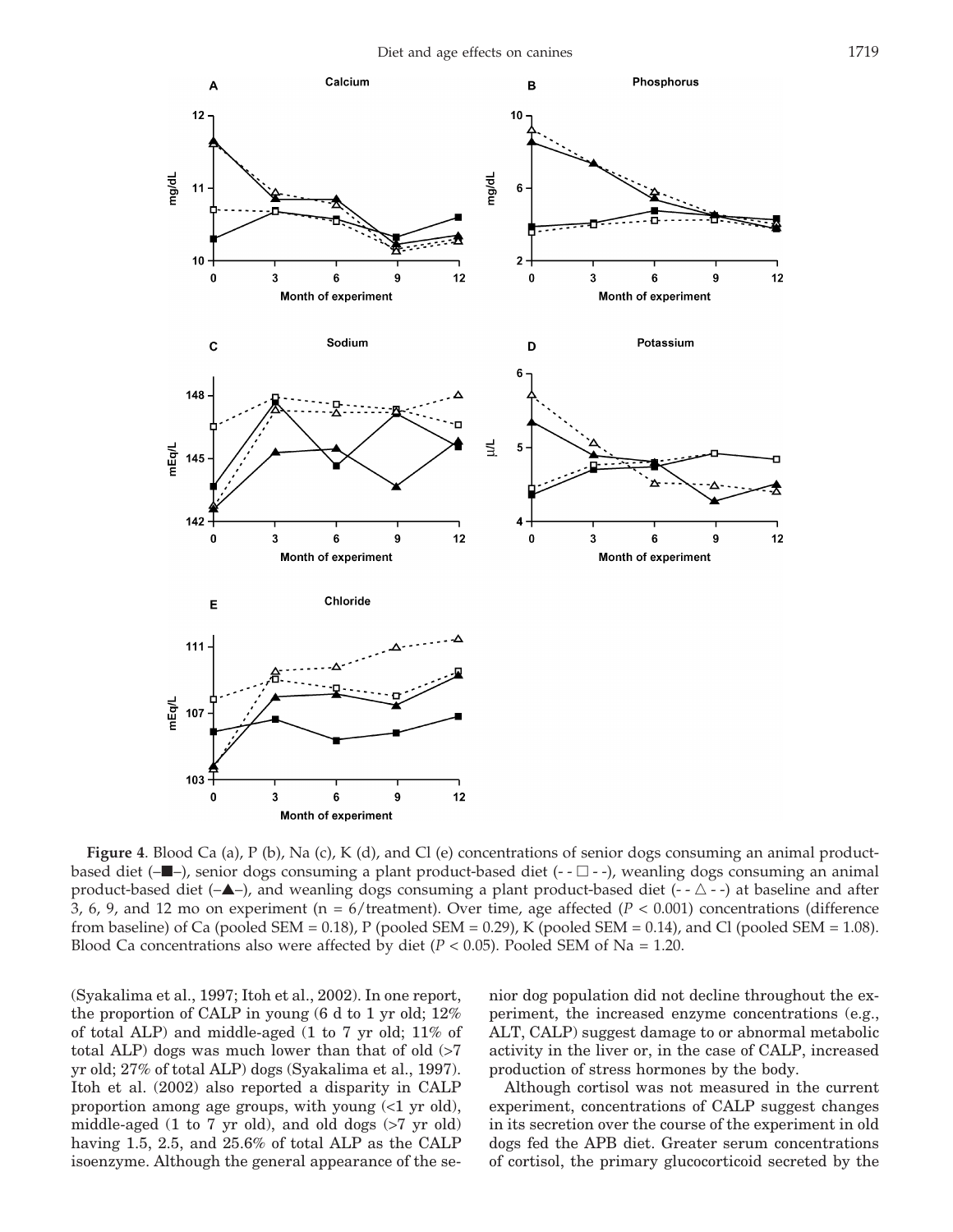

**Figure 5**. Blood alanine transaminase (ALT) (a), alkaline phosphatase (ALP) (b), c-alkaline phosphatase (c-ALP) (c), and γ-glutamyl transpeptidase (GGT) (d) concentrations of senior dogs consuming an animal product-based diet  $(-\blacksquare-)$ , senior dogs consuming a plant product-based diet  $(-\square --)$ , weanling dogs consuming an animal productbased diet  $(-\triangle)$ , and weanling dogs consuming a plant product-based diet  $(-\triangle)$  at baseline and after 3, 6, 9, and 12 mo on experiment (n = 6/treatment). Over time, ALT was affected by age (*P* < 0.05; pooled SEM = 8.72), whereas ALP was affected by both age (*P* < 0.001) and diet (*P* < 0.05; pooled SEM = 20.43). An interaction effect between diet and age was observed for c-ALP ( $P < 0.05$ , pooled SEM = 4.83) concentrations over time. Pooled SEM for GGT = 1.32.

adrenal cortex of dogs (Bush, 1953), have been reported in old dogs (Palazzolo and Quadri, 1987; Gonzalez and Quadri, 1988). Several nonpathological factors may affect blood cortisol concentrations, including gender (Kemppainen et al, 1984), reproductive state (Feldman and Nelson, 1987), breed/size (Reimers et al., 1990), and stress. Environmental stressors, such as confinement (Friend et al., 1985) and low or high ambient temperature (Reid, 1962; Christison and Johnson, 1972), have been shown to influence blood cortisol levels in livestock species. However, because all dogs in the current experiment were housed in a temperature-controlled facility in pens of equal size, these potential stressors were constant across treatments and were unlikely factors for cortisol changes. Finally, metabolic diseases, such as diabetes mellitus, have also been shown to result in greater CALP concentrations (Saini et al., 1978; Eckersall and Nash, 1983; Oluju et al., 1984). Although feeding high levels of dietary fat are known to cause glucose intolerance and insulin resistance in rodents (Pedersen et al., 1991; Axen et al., 2003), diet did not affect fasting blood glucose concentrations in the current experiment. Although several factors are known to affect blood cortisol concentrations, it is unknown which of these may have led to greater cortisol and consequently CALP concentrations in old dogs fed the APB diet in this experiment.

Serum albumin has been shown to decrease as dogs age (Lowseth et al., 1990; Hayek, 1998). However, this trend was not observed in the current experiment (Figure 3). Advancing age also has been associated with decreased concentrations of creatinine, Ca, RBC, hemoglobin, and hematocrit, and increased concentrations of Na, K, and platelets (Fukuda et al., 1989; Hayek, 1998). Many of these trends were observed in the current experiment, as RBC, hemoglobin, and hematocrit concentrations changed dramatically over time in young dogs and were present in greater  $(P < 0.001)$ concentrations than in senior dogs at the end of 12 mo (Figure 3). Low creatinine concentrations in senior dogs may be due to a lack of exercise and decreased muscle mass (Fukuda et al., 1989). Platelet count remained fairly stable in the senior dog population, but concentrations in young dogs continually decreased over time and were lower  $(P < 0.001)$  than for senior dogs after 12 mo.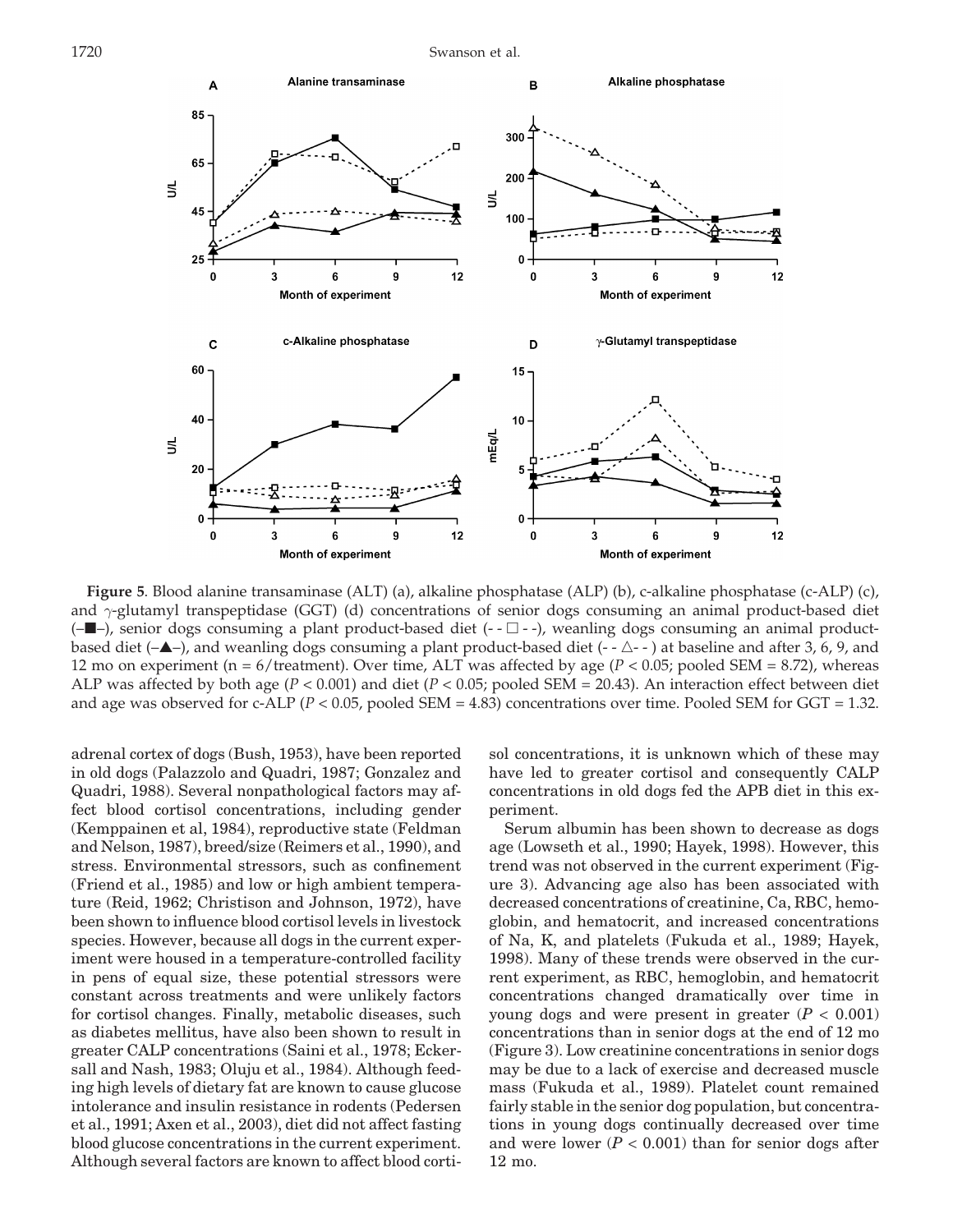| Item <sup>a</sup>                 | Animal product-based diet |              | Plant product-based diet |              |            | $P$ -value |       |                   |
|-----------------------------------|---------------------------|--------------|--------------------------|--------------|------------|------------|-------|-------------------|
|                                   | Senior dog                | Weanling dog | Senior dog               | Weanling dog | <b>SEM</b> | Age        | Diet  | $Age \times diet$ |
| Food intake (DMB), g/d            | 199.1                     | 150.4        | 250.4                    | 225.6        | 26.03      | 0.17       | 0.03  | 0.65              |
| Caloric intake, kJ/d              | 4,482                     | 3,386        | 4,977                    | 4,483        | 553.3      | 0.17       | 0.17  | 0.59              |
| Fecal output (as-is basis), $g/d$ | 98.0                      | 95.2         | 254.1                    | 253.0        | 29.46      | 0.95       | 0.001 | 0.98              |
| Fecal output (DMB), g/d           | 30.5                      | 28.0         | 58.1                     | 55.6         | 5.62       | 0.67       | 0.001 | 1.00              |
| Fecal DM, %                       | 31.6                      | 29.5         | 23.6                     | 22.4         | 0.83       | 0.07       | 0.001 | 0.55              |
| Fecal output (g/d as-is basis)/   |                           |              |                          |              |            |            |       |                   |
| food intake $(g/d \text{ DMB})$   | 0.51                      | 0.64         | 0.98                     | 1.11         | 0.05       | 0.02       | 0.001 | 0.96              |
| DM digestibility, $%$             | 83.9                      | 81.1         | 77.2                     | 75.3         | 1.22       | 0.07       | 0.001 | 0.74              |
| OM digestibility, %               | 87.3                      | 83.8         | 80.0                     | 77.1         | 1.07       | 0.01       | 0.001 | 0.74              |
| CP digestibility, $%$             | 77.7                      | 72.3         | 72.5                     | 76.7         | 3.56       | 0.87       | 0.91  | 0.19              |
| Fat digestibility, %              | 95.5                      | 94.8         | 88.7                     | 87.2         | 0.46       | 0.02       | 0.001 | 0.41              |

**Table 3.** Food intake, fecal characteristics, and total-tract macronutrient digestibilities by weanling and senior dogs after 3 mo on experiment

 $^{\text{a}}$ DMB = DM basis.

Dogs have been shown to develop diabetes at almost any age, but diabetes is most common from 7 to 9 yr of age (Nelson, 1995). Mattheeuws et al. (1984) reported that as dogs increased in age and obesity, regulation of plasma glucose and insulin worsened, which is also similar to results of human studies (Glass et al., 1981). Other reports have also suggested dysregulation of glucose metabolism in geriatric dogs (Sheffy et al., 1985; Mosier, 1989). The link between old age and diabetes is strong, and increased fasting blood glucose concentration is a likely an early sign of diabetes or other metabolic disease (e.g., hyperadrenocorticism). However, in healthy populations of old dogs, fasting blood glucose concentrations are not different from those of healthy young adults (Fukuda et al., 1989; Lowseth et al., 1990). In the current experiment, fasting blood glucose concentrations of healthy senior dogs were not different from that of young adults (weanling population at 12 mo).

Overall, it seems that serum metabolite concentrations are not markedly influenced by diet composition as long as all nutrient requirements are met. In contrast, age has a major impact on most serum metabolites, with weanling puppies having levels different than healthy adults. As growth slowed, however, most metabolites approached reference values for healthy adults. For the most part, elderly dogs have the ability to regulate serum metabolite concentrations, similar to that of young adults, when dietary requirements are met.

## *Nutrient Digestibility*

Food intake  $(g/d)$  was greater  $(P < 0.05)$  for dogs consuming the PPB diet after 3 mo on experiment; however, daily caloric intake (kJ/d) was similar among dogs consuming the APB and PPB diets during this time period (Table 3). As expected, DM and OM digestibilities were greater  $(P < 0.001)$  for dogs fed the APB diet. The major influence on OM digestibility was that of fat, as it was digested to a greater extent by dogs consuming the APB vs. the PPB diet  $(P < 0.001)$ . Dry matter  $(P =$ 

0.07), OM ( $P = 0.01$ ), and fat ( $P = 0.02$ ) digestibilities also were greater for senior dogs after 3 mo on test. Correspondingly, dogs fed the PPB diet had a lower (*P* < 0.001) fecal DM percent and greater (*P* < 0.001) fecal output (when expressed either on an as-is or DM basis) and fecal output (g/d, as-is basis):food intake (g/d, DM basis) ratio.

Although a significant effect of age was no longer detectable, most effects of diet observed after 3 mo also occurred after 10 mo on experiment (Table 4). Dogs consuming the PPB diet had higher food intake (g/d; *P* = 0.001), caloric intake (kJ/d; *P* = 0.02), fecal output(g/ d, as-is and DM basis; *P* < 0.001), and fecal output:food intake ratio  $(P = 0.005)$ , and lower  $(P < 0.001)$  fecal DM percent than dogs consuming the APB diet. Apparent DM digestibility percent was not different between dogs consuming the two diets. However, a trend for increased  $(P = 0.09)$  OM digestibility by dogs consuming the APB diet was observed. Greater (*P* < 0.001) amounts of fat were digested by dogs consuming the APB vs. the PPB diet. Crude protein digestibility was greater  $(P = 0.005)$ by dogs consuming the PPB diet.

Sheffy et al. (1985) also reported lower apparent digestibilities of protein (76.1 vs. 78.6) and fat (80.3 vs. 83.4) for young vs. senior dogs. The senior age group tested by Sheffy et al. (1985) was similar in age to those used in the current experiment (10 to 12 yr old), but their young population was 1 yr old. Therefore, our results do not correlate exactly with those of Sheffy et al. (1985), as we observed differences due to age after 3 mo on experiment(when the young dogs were approximately 5 mo old), but not after 10 mo (young dogs were approximately 1 yr old). Several explanations may be offered for the decreased nutrient digestibility by young dogs observed during mo 3 of our experiment, but only a few recently published experiments have closely examined the physical and functional characteristics of the gastrointestinal tract of young puppies (Buddington et al., 2003; Buddington and Malo, 2003; Paulsen et al., 2003). Lower total-tract nutrient digestibility by young dogs may be due to less absorptive capacity,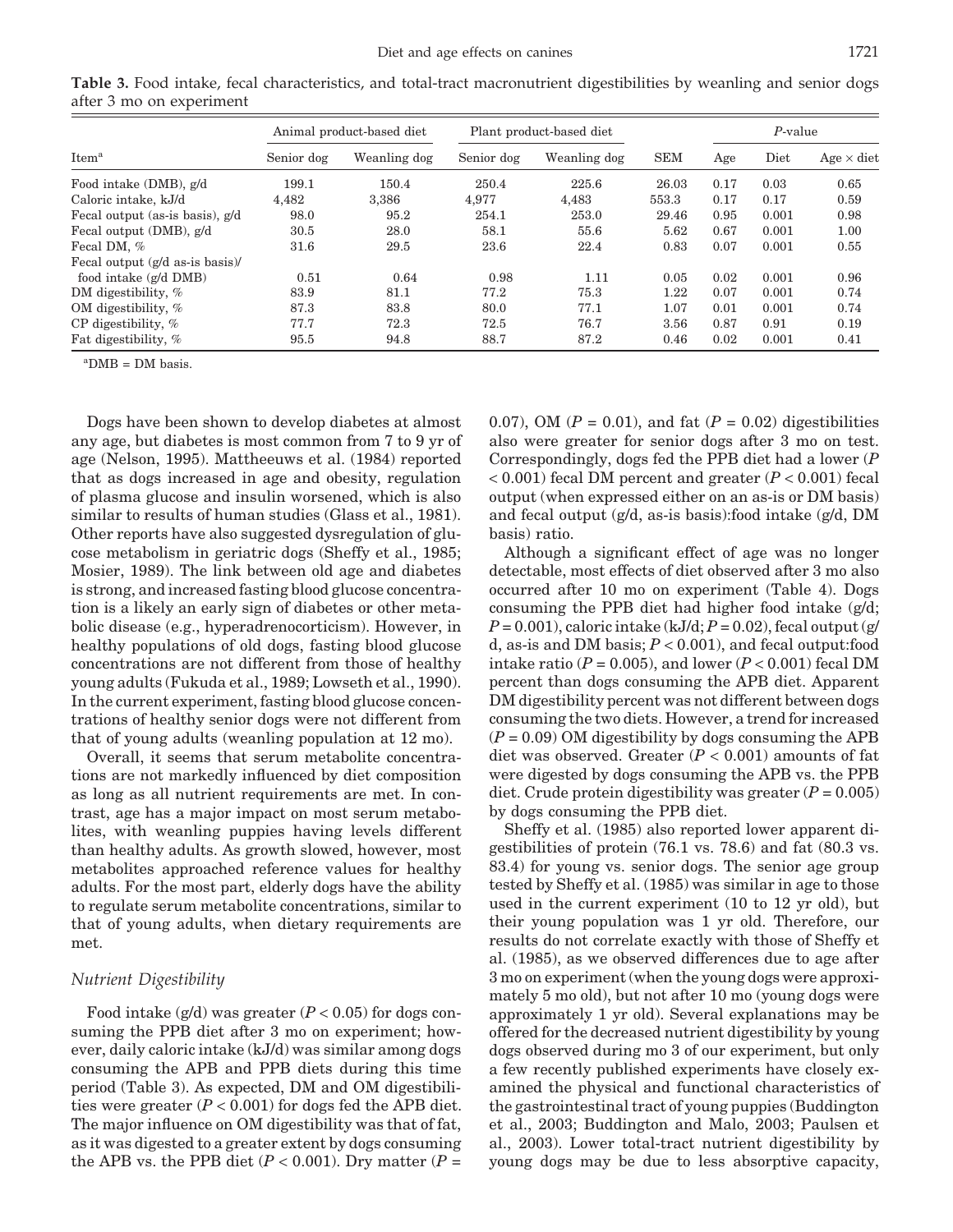| Item <sup>a</sup>                        | Animal product-based diet |              | Plant product-based diet |              |            | P-value |       |                   |
|------------------------------------------|---------------------------|--------------|--------------------------|--------------|------------|---------|-------|-------------------|
|                                          | Senior dog                | Weanling dog | Senior dog               | Weanling dog | <b>SEM</b> | Age     | Diet  | $Age \times diet$ |
| Food intake (DMB), g/d                   | 183.5                     | 148.6        | 235.2                    | 237.7        | 18.63      | 0.40    | 0.001 | 0.33              |
| Caloric intake, kJ/d                     | 4.130                     | 3.346        | 4.675                    | 4.724        | 389.6      | 0.36    | 0.02  | 0.30              |
| Fecal output (as-is basis), $g/d$        | 122.1                     | 93.2         | 231.1                    | 239.0        | 17.90      | 0.57    | 0.001 | 0.32              |
| Fecal output (DMB), g/d                  | 36.3                      | 28.4         | 54.0                     | 54.8         | 3.43       | 0.32    | 0.001 | 0.22              |
| Fecal DM, %                              | 29.7                      | 30.7         | 23.7                     | 23.2         | 0.69       | 0.76    | 0.001 | 0.28              |
| Fecal output $(g/d \text{ as-is basis})$ |                           |              |                          |              |            |         |       |                   |
| food intake $(g/d \text{ DMB})$          | 0.67                      | 0.70         | 0.98                     | 1.00         | 0.09       | 0.79    | 0.005 | 0.97              |
| DM digestibility, $%$                    | 80.1                      | 78.9         | 76.8                     | 76.8         | 2.43       | 0.80    | 0.28  | 0.80              |
| OM digestibility, %                      | 84.0                      | 82.8         | 79.3                     | 79.9         | 2.12       | 0.88    | 0.09  | 0.69              |
| CP digestibility, $%$                    | 72.3                      | 74.5         | 80.8                     | 81.2         | 2.34       | 0.58    | 0.005 | 0.71              |
| Fat digestibility, %                     | 93.6                      | 94.0         | 87.5                     | 87.9         | 0.72       | 0.61    | 0.001 | 0.98              |

**Table 4.** Food intake, fecal characteristics, and total-tract macronutrient digestibilities by weanling and senior dogs after 10 mo on experiment

 $^{\text{a}}$ DMB = DM basis.

lower production of pancreatic and intestinal enzymes, or differences in bacterial populations in the large bowel. Small intestinal length, weight, and surface area have been shown to be much higher in puppies than adult dogs when adjusted for BW; however, total absorptive area is greater in adults due to larger body size (Paulsen et al., 2003). Activities of gastric, pancreatic, and intestinal brush-border membrane enzymes have been shown to change during postnatal development in dogs (Buddington et al., 2003), but it is unknown whether these changes may have resulted in the lower nutrient digestibility by young dogs observed in the current experiment. Finally, because microbial populations have been shown to alter total-tract nutrient digestibility, it is possible that the changes in gut microbial ecology that occur as dogs age may be responsible for the decreased apparent digestibilities observed in young dogs in the current experiment (Buddington, 2003).

Differences in apparent nutrient digestibility due to diet were not surprising and may be the result of several factors, one of which is the inclusion of soybean meal (**SBM**) as a protein source in the PPB diet. Due to the presence of natural nondigestible oligosaccharides (raffinose, 14 mg/g; stachyose, 52 mg/g; Grieshop et al., 2001), SBM often leads to greater fecal production, looser stools, and lower apparent nutrient digestibility when fed to dogs (Bednar et al., 2000; Clapper et al., 2001). However, when researchers measure ileal digestibility to determine what is digested by the animal without the confounding effect of the microbiota present in the large bowel, decreased digestibility as a result of SBM inclusion in the diet often is not detected.

Similar to the increases in total-tract CP digestibility by dogs fed the PPB diet after 10 mo on the current experiment, Zuo et al. (1996) reported increases in both ileal and total-tract CP digestibility by dogs fed SBMcontaining diets vs. those consuming poultry meal. Similarly, Clapper et al. (2001) reported that soy-containing diets had greater  $(P < 0.01)$  ileal and total-tract CP digestibility than did poultry meal-containing diets.

Food intake was not affected by diet in that study, but soy-containing diets resulted in greater  $(P < 0.01)$  fecal output ( $g/d$  as-is basis) and higher ( $P < 0.01$ ) fecal scores (looser stools) than was the case for dogs consuming a poultry meal-based diet (Clapper et al., 2001). Bednar et al. (2000) also reported greater (*P* < 0.05) fecal output and fecal scores for dogs fed SBM-containing diets compared with those fed diets containing poultry by-product meal or poultry meal. Ileal digestibility was not influenced by dietin that experiment, but SBM resulted in decreased total tract DM and OM digestibilities as compared with poultry-containing diets (Bednar et al., 2000). In agreement with the results of the current experiment, Yamka et al. (2003) observed a linear decrease  $(P < 0.001)$  in ileal and total tract DM digestibility as SBM increased in dog diets. These researchers also observed a linear decrease (*P* < 0.002) in ileal, but not total tract, CP digestibility. The discrepancies that exist among these experiments may have been due to the amount (Zuo et al., 1996; 19 or 37% SBM; Bednar et al., 2000; 30% SBM; Clapper et al., 2001; 34 to 44% soy-containing ingredient; Yamka et al., 2003; 15 to 46% SBM; current experiment, 20% SBM) or type (SBM, soy flour, soy protein isolate) of soy-containing ingredient included in the diet and/or the composition of the diet with which it was compared (e.g., poultry meal, poultry by-product meal, meat and bone meal).

Another explanation for the lower apparent digestibility and increased fecal output by dogs consuming the PPB diet was the difference in TDF concentration (4.8 vs. 15.2%) between the diets. Increases in fecal weight from fiber consumption may be due to increased excretion of undigested plant matter (e.g., nonfermentable fibers) or increases in fecal bacteria and lipid excretion (e.g., viscous, fermentable fibers) (Chen et al., 1998). As stated previously, some of the TDF originated from SBM (contains approximately 6% TDF) in the form of nondigestible oligosaccharides. However, corn (contains approximately 9% TDF) and wheat midds (contains approximately 43% TDF) were also primary contributors of fiber in the PPB diet (Grieshop et al.,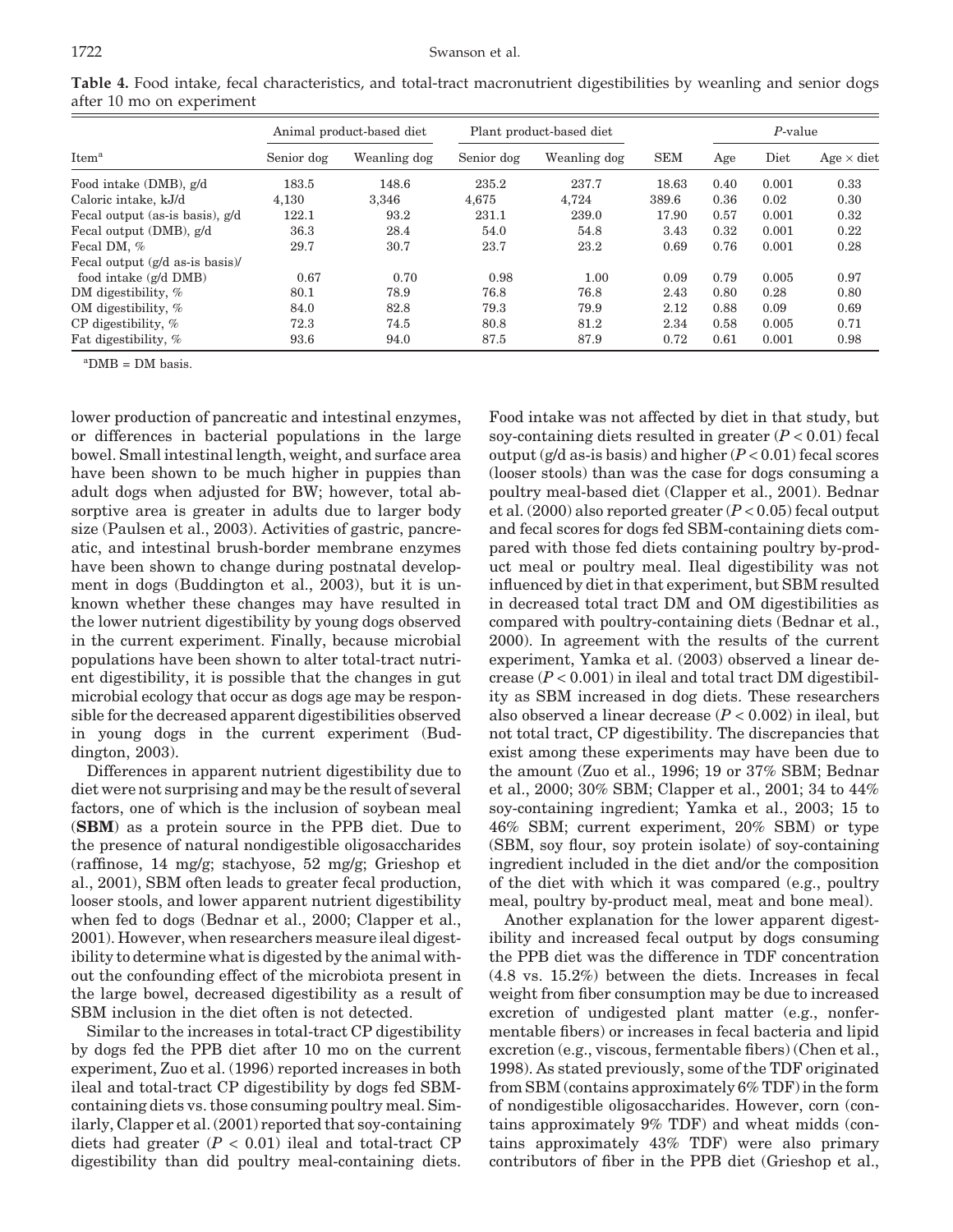2001). Numerous experiments have documented decreased nutrient digestibility and increased fecal bulk with diets containing TDF concentrations similar to those of the PPB diet used in the current experiment (Fahey et al., 1990; 1992; Kienzle et al., 1998). Diets containing approximately 12.5% TDF resulted in decreased  $(P < 0.05)$  total-tract DM and OM digestibility, increased (*P* < 0.05) wet fecal weight, and decreased (*P* < 0.05) fecal DM percent compared with the control diet (6% TDF; Fahey et al., 1990). Similarly, diets containing approximately 11% TDF resulted in decreased  $(P < 0.05)$  total-tract DM and OM digestibility, increased  $(P < 0.05)$  amount of wet feces excreted  $(g/d)$ , and decreased  $(P < 0.05)$  fecal DM percent compared with the control diet (approximately 6% TDF; Fahey et al., 1992).

Much of the influence on apparent digestibility in the current experiment was on the lipid fraction, as fat digestibility was approximately 6 percentage units lower in dogs fed the PPB vs. the APB diets, regardless of age. Dietary fiber has been shown to alter lipid absorption and bile acid metabolism and reduce bile acid reabsorption either directly or indirectly via shortchain fatty acid production (Eastwood, 1992). The most direct means of decreasing fat or cholesterol digestibility is by decreasing its absorption in the small intestine by binding polysaccharide structures and/or by being physically hindered and protected from pancreatic and biliary secretions (Eastwood, 1992; Kim, 2000). Similar binding mechanisms may lead to increased bile acid excretion as well. Another potential mechanism of decreasing fat absorption may be by decreasing pancreatic lipase production. Stock-Damgé et al. (1983) observed increased  $(P < 0.05)$  total pancreatic secretion in dogs after 4 wk of wheat bran supplementation (5 g/d), but reported a decreased  $(P < 0.05)$  lipase concentration.

# **Implications**

Weanling and senior dogs have unique physiological characteristics and therefore have unique nutritional needs. Because weanlings often have serum metabolite profiles that do not fit within the reference ranges for healthy adults, researchers must be aware of these differences when analyzing these data. Although the type of dietary constituents included in dog diets has large effects on nutrient digestibility and fecal characteristics, most serum metabolites were unchanged in healthy animals. Provided that all nutrient requirements are met, the composition of diet seems to have minor effects on serum metabolite concentrations in weanling and senior dogs.

#### **Literature Cited**

- AACC. 1983. Approved Methods. 8th ed. Am. Assoc. Cereal Chem., St. Paul, MN.
- AAFCO. 2003. Official Publication. Assoc. Am. Feed Control Offic., Inc., Oxford, IN.
- Andersen, A. C., and O. W. Schalm. 1970. The Beagle as an Experimental Dog. A. C. Andersen, ed., Iowa State Univ. Press, Ames.
- AOAC. 1984. Official Methods of Analysis. 14th ed. Assoc. Offic. Anal. Chem., Washington, DC.
- AOAC. 1995. Official Methods of Analysis. 15th ed. Assoc. Offic. Anal. Chem., Washington, DC.
- Axen, K. V., A. Dikeakos, and A. Sclafani. 2003. High dietary fat promotes syndrome X in nonobese rats. J. Nutr. 133:2244–2249.
- Barrie, J., T. D. G. Watson, M. J. Stear, and A. S. Nash. 1993. Plasma cholesterol and lipoprotein concentrations in the dog: The effects of age, breed, gender, and endocrine disease. J. Small Anim. Pract. 34:507–512.
- Bednar, G. E., S. M. Murray, A. R. Patil, E. A. Flickinger, N. R. Merchen, and G. C. Fahey, Jr. 2000. Selected animal and plant protein sources affect nutrient digestibility and fecal characteristics of ileally cannulated dogs. Arch. Anim. Nutr. 53:127–140.
- Budde, E. F. 1952. The determination of fat in baked biscuit type of dog foods. J. Assoc. Off. Agric. Chem. 35:799–805.
- Buddington, R. K. 2003. Postnatal changes in bacterial populations in the gastrointestinal tract of dogs. Am. J. Vet. Res. 64:646–651.
- Buddington, R. K., J. Elnif, C. Malo, and J. B. Donahoo. 2003. Activities of gastric, pancreatic, and intestinal brush-border membrane enzymes during postnatal development of dogs. Am. J. Vet. Res. 64:627–634.
- Buddington, R. K., and C. Malo. 2003. Postnatal development of nutrient transport in the intestine of dogs. Am. J. Vet. Res. 64:635–645.
- Bush, B. M. 1991. Interpretation of Laboratory Results for Small Animal Clinicians. Blackwell Scientific Publications, Oxford, U.K.
- Bush, I. E. 1953. Species differences in adrenocortical secretion. J. Endocrinol. 9:95–100.
- Case, L. P., D. P. Carey, D. A. Hirakawa, and L. Daristotle. 2000. Canine and Feline Nutrition. 2nd ed. Mosby Inc., St. Louis, MO.
- Chen, H.-L., V. S. Haack, C. W. Janecky, N. W. Vollendorf, and J. A. Marlett. 1998. Mechanisms by which wheat bran and oat bran increase stool weight in humans. Am. J. Clin. Nutr. 68:711–719.
- Christison, G. I., and H. D. Johnson. 1972. Cortisol turnover in heatstressed cows. J. Anim. Sci. 35:1005–1010.
- Clapper, G. M., C. M. Grieshop, N. R. Merchen, J. C. Russett, J. L. Brent, Jr., and G. C. Fahey, Jr. 2001. Ileal and total tract nutrient digestibilities and fecal characteristics of dogs as affected by soybean protein inclusion in dry, extruded diets. J. Anim. Sci. 79:1523–1532.
- Eastwood, M. A. 1992. The physiological effect of dietary fiber: An update. Annu. Rev. Nutr. 12:19–35.
- Eckersall, P. D., and A. S. Nash. 1983. Isoenzymes of canine plasma alkaline phosphatase: An investigation using isoelectric focusing and related to diagnosis. Res. Vet. Sci. 34:310–314.
- Fahey, G. C., Jr., N. R. Merchen, J. E. Corbin, A. K. Hamilton, K. A. Serbe, and D. A. Hirakawa. 1990. Dietary fiber for dogs: II. Iso-total dietary fiber (TDF) additions of divergent fiber sources to dog diets and their effects on nutrient intake, digestibility, metabolizable energy and digesta mean retention time. J. Anim. Sci. 68:4229–4235.
- Fahey, G. C., Jr., N. R. Merchen, J. E. Corbin, A. K. Hamilton, L. L. Bauer, E. C. Titgemeyer, and D. A. Hirakawa. 1992. Dietary fiber for dogs: III. Effects of beet pulp and oat fiber additions to dog diets on nutrient intake, digestibility, metabolizable energy, and digesta mean retention time. J. Anim. Sci. 70:1169–1174.
- Feldman, E. C., and R. W. Nelson. 1987. Canine and Feline Endocrinology and Reproduction. WB Saunders, Philadelphia, PA.
- Fraser, C. M., J. A. Bergeron, A. Mays, and S. E. Aiello. 1991. Merck Veterinary Manual. 7th ed. Merck & Co., Inc., Rahway, NJ.
- Friend, T. H., G. R. Dellmeier, and E. E. Gbur. 1985. Comparison of four methods of calf confinement. J. Anim. Sci. 60:1095–1101.
- Fukuda, S., N. Kawashima, H. Iida, J. Aoki, and K. Tokita. 1989. Age dependency of hematological values and concentrations of serum biochemical constituents in normal beagles from 1 to 14 years of age. Jpn. J. Vet. Sci. 51:636–641.